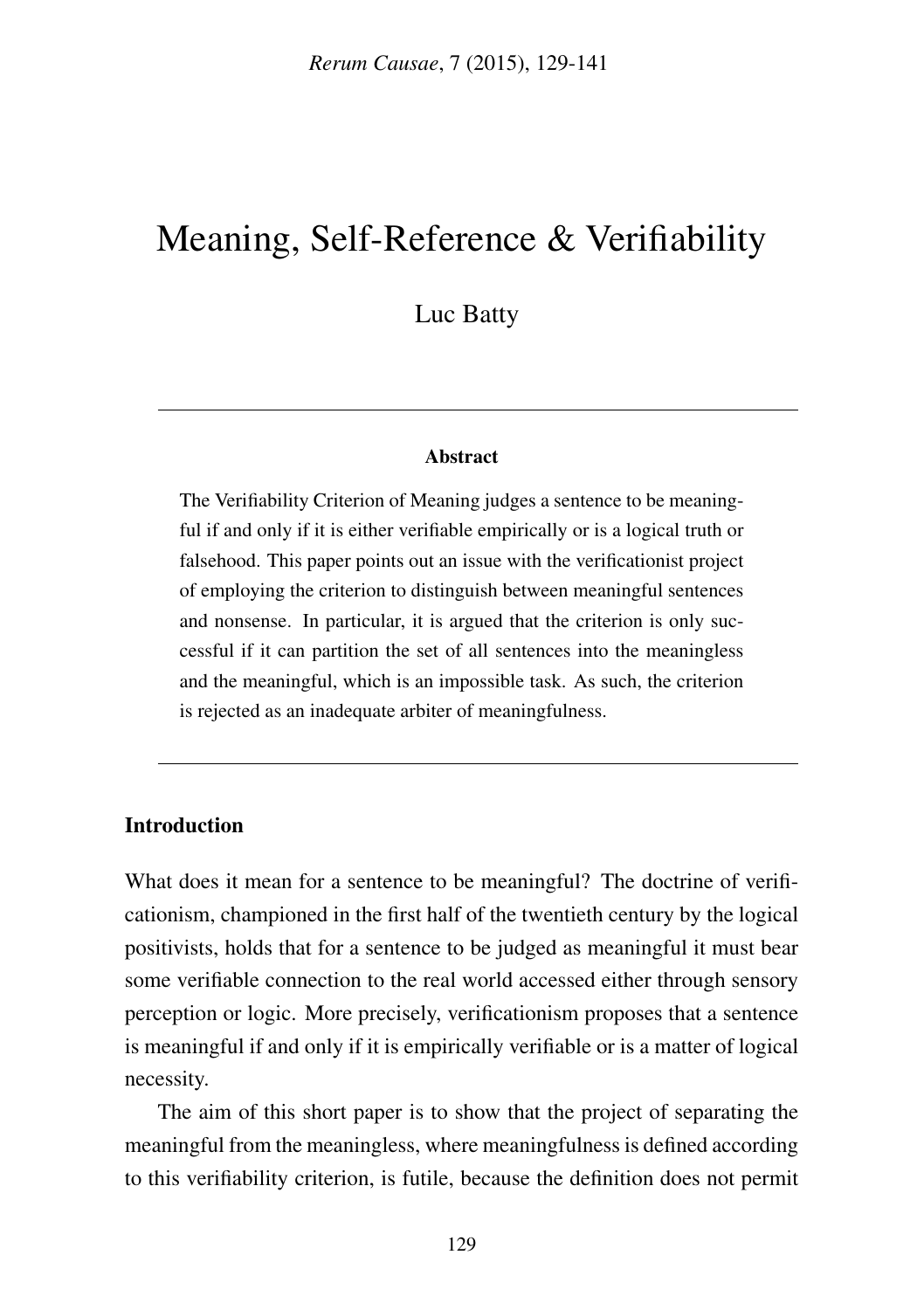a clear enough separation. Specifically, the set of all sentences of a language cannot be partitioned into the meaningful and the meaningless under these circumstances, simply because the criterion allows that at least one sentence be included in both cells, or neither, which is impossible by definition.

In what follows, (§1) I will briefly introduce the relevant concepts, before (§2) deriving the failure of the verificationist program from four primary assumptions: first, that there exists a set *S* of all sentences; second, that the property of meaningfulness is bivalent and has an excluded middle; third, that a sentence is meaningful if and only if it is empirically verifiable, or is a logical truth or falsehood (the verifiability criterion); and fourth, that, given the verifiability criterion, there is at least one well-formed sentence  $\psi$  in *S* that cannot be consistently judged as either meaningful or meaningless. This failure comes in the form of a contradiction: it will be shown that the sentence  $\psi$ , given the assumptions, is meaningful if and only if it is meaningless. The next section (§3) will discuss the consequences of this contradiction, and I will argue that the only deniable premise is the third. I will conclude (§4) that the verifiability criterion must be abandoned if the verificationist wishes to pursue the project of demarcating fact from nonsense.

#### I. Meaningfulness and Verifiability

It would not, I suspect, strike anyone as remarkable if a group of persons, well enough acquainted with the English language, agreed that a sentence such as 'the goose flies south' is meaningful, whereas 'flies goose south the' is not. Presumably, this is because acquaintance with language is accompanied by familiarity with the rules governing its grammar, and such familiarity informs judgments of meaningfulness. This presumption, however, is incomplete; the rules of sentence construction, as are known (at least to some degree) by the users of a language, are not enough to provide an infallible method of detecting meaningfulness. While a well-formed sentence may more obviously present itself as meaningful than an apparently random or chaotic string of words, such as 'apple apple apple jazz', it is not the well-forming of that sen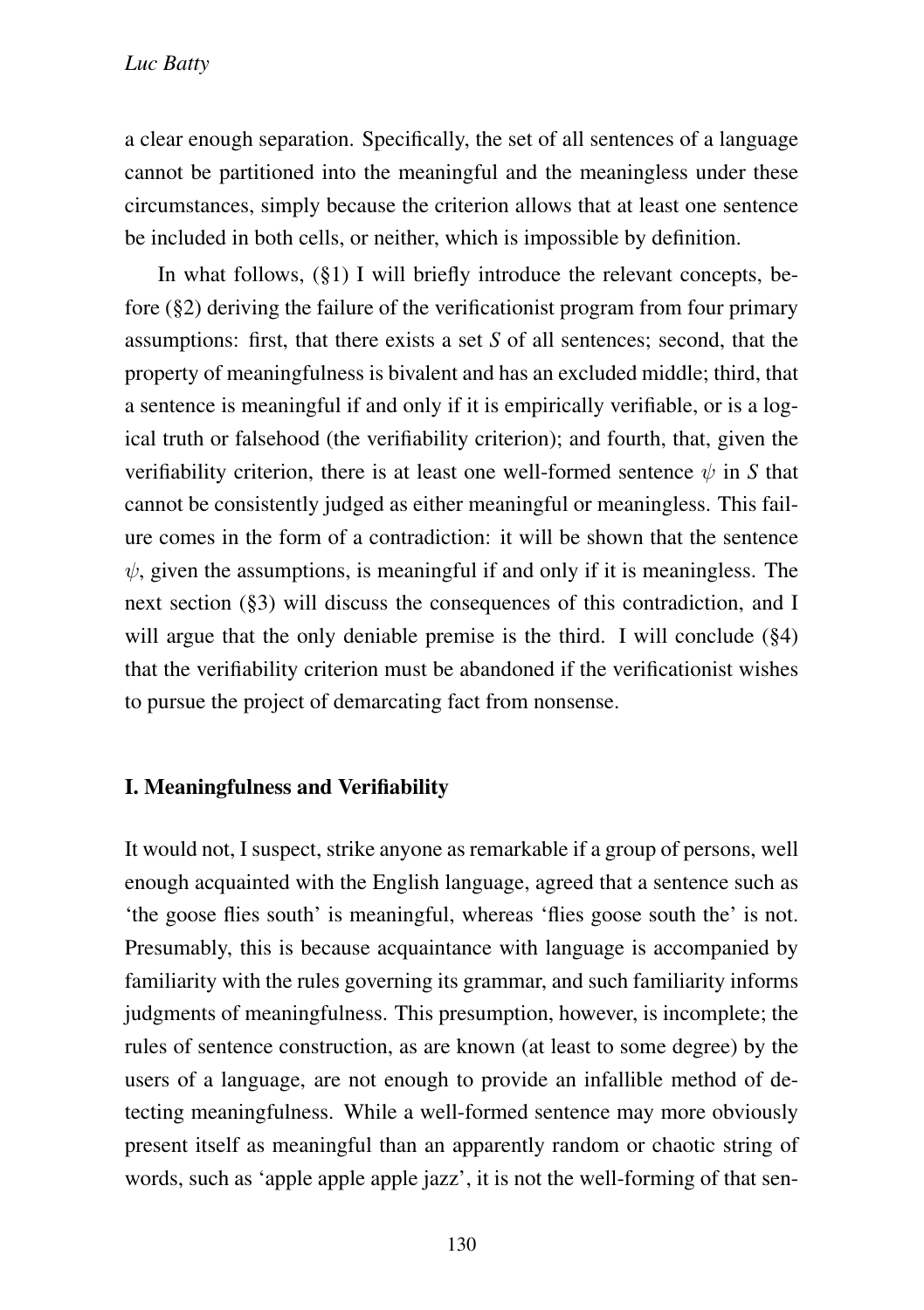tence in itself that makes this so. Without prior understanding of the meaning of the terms used, and of which predicates may be applied to which objects, a sentence may appear to be well-formed grammatically, and may thereby mistakenly judged to be meaningful. 'The fantasy of unsaturated knowledge is indistinguishable from the actualisation of the real' is a well-formed sentence, but it is meaningless; it is nonsense, as is 'the Nothing is prior to the Not and the Negation.<sup> $1$ </sup> The difference between these two sentences, however, is that the former is a randomly generated string of words,<sup>2</sup> and the latter is a quote from Heidegger's *Was ist Metaphysik?*

The separation of the meaningless from the meaningful was, and remains, a significant philosophical project. Historically, this project was a criticism of metaphysics, and in particular a way to identify and eradicate meaningless sentences from otherwise fruitful fields of inquiry. A sentence that is false, such as 'the speed of light through a vacuum is 30 kilometres per hour' may still be meaningful, whereas a sentence devoid of meaning is neither true nor false, but simply nonsensical. The metaphysician, according to the logical positivists, was guilty not merely of advocating a falsehood, but of producing as results sentences that 'fail to conform to the conditions under which alone a sentence can be literally significant.'3 Consequently, A. J. Ayer proposed a criterion by which a sentence may be judged as meaningful or meaningless:<sup>4</sup>

**Verifiability Criterion of Meaning (VCM):** For any sentence  $\gamma$ ,  $\gamma$ is meaningful if and only if it is (i) verifiable empirically or (ii) is a logical truth or falsehood.

For the purposes of this paper, the varying forms of the criterion will be

<sup>&</sup>lt;sup>1</sup> As quoted by Rudolf Carnap in 'The Elimination of Metaphysics Through Logical Analysis of Language' 69.

<sup>2</sup> The sentence was randomly generated using LSE's Dr Bryan Roberts' *Nonsense Generator*, available at http://personal.lse.ac.uk/ROBERT49/teaching/ph201/lectur es/lecture2.html>.

<sup>3</sup> Ayer, 'The Elimination of Metaphysics' 15.

<sup>4</sup> Ibid.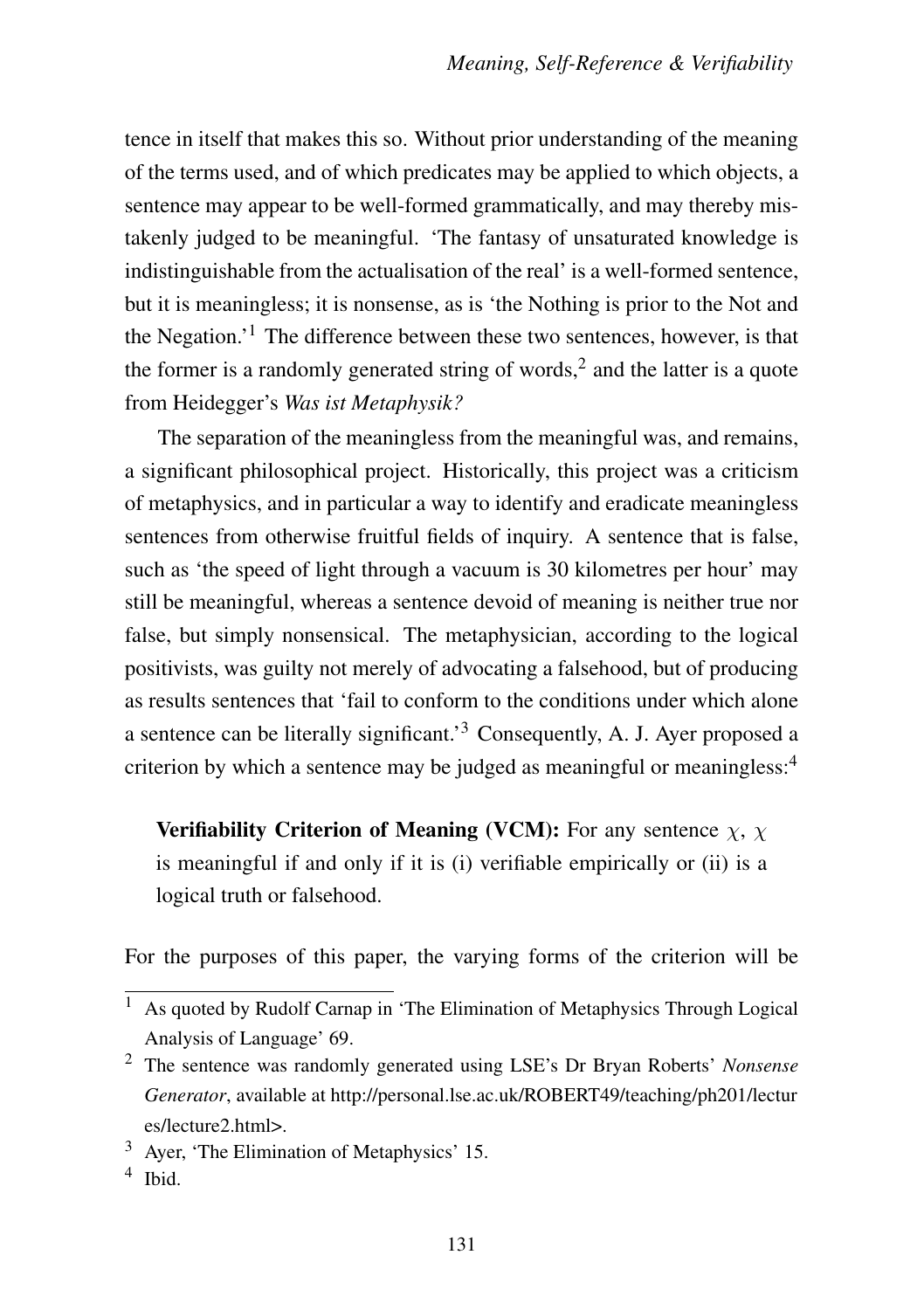largely subsumed under a single umbrella of *weak*, *in principle* verification- $\sin^5$  which holds that a sentence is verifiable empirically if it is at least theoretically possible for an empirical test to increase the probability that it is true (or false, as the case may be).

While the VCM arguably succeeds in labelling most of metaphysics as nonsense, it is not immune to criticism. On the one hand, it may be said to discard too much as nonsense, for instance sentences of the form 'all *X*s are *Y*s' that employ a universal quantifier, or certain sentences about the past or future, which may not be verifiable even in principle. On the other hand, the criterion may admit too much as meaningful. If 'the Nothing is prior to the Not and the Negation' is a target for VCM, then I suspect 'the Nothing is prior to the Not and the Negation, or  $2+2=4$  is also a target, however the latter sentence cannot be dismissed as meaningless according to the VCM, since it is a logical truth.

These shortcomings, and responses thereto, have been extensively covered throughout the literature,<sup>6</sup> and no more will be said about them here. The purpose of this paper is not to argue that some sentence  $\chi$  has been unjustly deemed meaningless or meaningful, and therefore that VCM is an inadequate criterion for judging the meaningfulness of a sentence. Rather, the argument presented herein against this form of the VCM, and indeed against verificationism in general, rests on the fact that the project of neatly separating the meaningful from the meaningless, under this definition, is simply impossible.

#### II. Meaningful Self-Reference

The VCM is designed to apply specifically to sentences. If we begin with the finite set of words *W*, and take its closure under the rule for constructing well-formed sentences (the correct statement of which is not required here, so long as we include the condition that a well-formed sentence cannot contain infinitely many words), we are left with the countably infinite set of sentences

<sup>5</sup> For more on the distinctions see Ayer, 'The Elimination of Metaphysics' 16-23.

<sup>6</sup> The curious reader should consult Creath, 'Logical Empiricism'.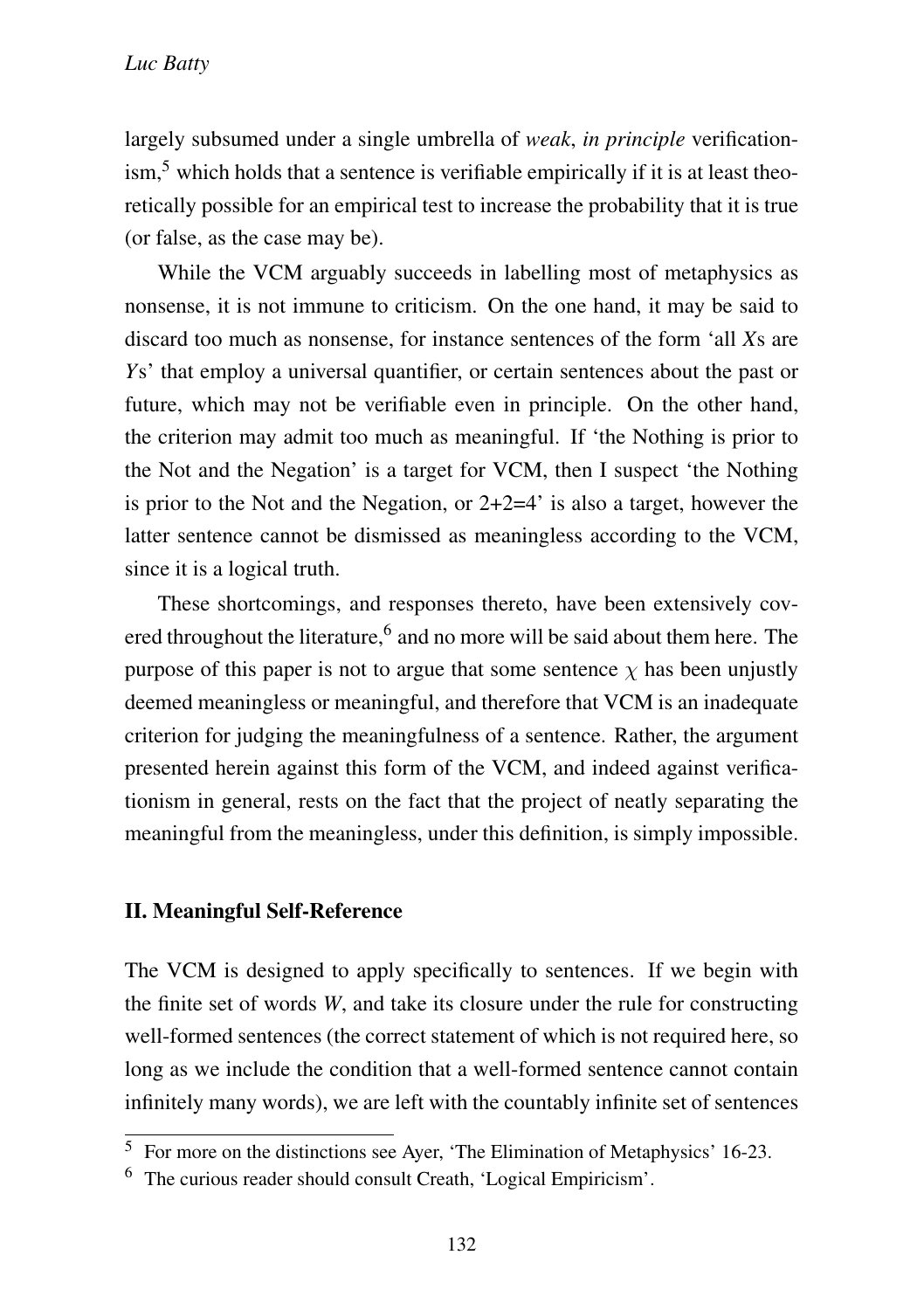*S*. The goal of the VCM, therefore, can be said to be the partitioning of *S* into a pair of disjoint, non-empty, and exhaustive subsets of *S*: the set *M* of meaningful sentences, and the set *N* of meaningless sentences. Let us assume the following two principles: (1) that there exists a countably infinite set of wellformed sentences *S*, and (2) that the property of meaningfulness, as defined above, is bivalent (in the sense that any given sentence  $\chi$  is either meaningful or meaningless), and has an excluded middle ( $\chi$  cannot be both meaningful and meaningless). The first principle, I suspect, is uncontroversial. The second, on the other hand, may need further justification.

Given the VCM, and a sentence  $\chi$ , we may assert that  $\chi$  is meaningful by virtue of it being either verifiable empirically, or a logical truth or falsehood. If  $\chi$  fails to satisfy both of these conditions, it is meaningless. For  $\chi$ , there are four possible cases: (i)  $\chi$  is not a logical truth or falsehood, but it is verifiable; (ii)  $\chi$  is a logical truth or falsehood, but is not verifiable; (iii)  $\chi$  is both verifiable and a logical truth/falsehood; or (iv)  $\chi$  is neither verifiable, nor is it a logical truth or falsehood. In the first two cases,  $\chi$  is a meaningful sentence. In the fourth case,  $\chi$  is meaningless. The third case is perhaps more subtle, and whether or not there is such a sentence that satisfies both conditions is open to discussion, however if there is such a sentence, it must be meaningful, since it satisfies either one of the preceding two conditions. In any of these exhaustive cases,  $\chi$  is either meaningful or meaningless, and so meaningfulness can be said to be bivalent, and from this it follows that a sentence being both meaningful and meaningless would lead to contradiction.<sup>7</sup>

Let us now consider the following sentence:

## $\psi$ : 'This sentence is meaningless if and only if it is self-referential'

The sentence  $\psi$  may remind the reader of the infamous paradoxes of selfreference. In fact, the argument that follows is very much in the same spirit. Can we allow  $\psi$  to be a member of the set of all well-formed sentences? In

If  $\chi$  is both meaningful and meaningless, then it is both unverifiable and logically contingent; while also being either verifiable, a logical truth/falsehood, or both, contradicting the supposition of bivalence.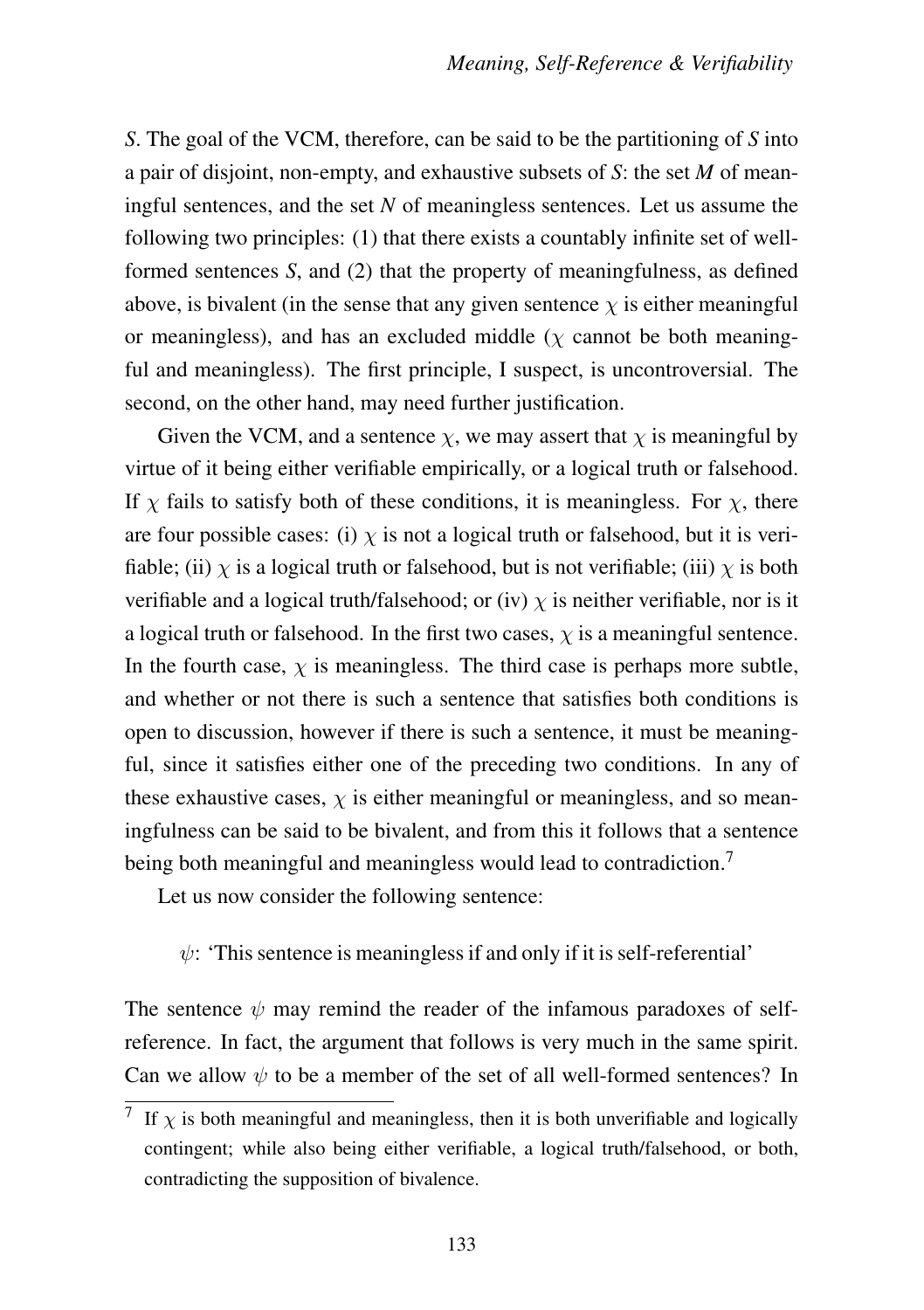order to answer yes to this question, we must first ask whether self-referential sentences are well-formed grammatically. There is, I submit, no good reason to suppose otherwise. The trouble with self-referential sentences (in extreme cases) is that they may not have a clear truth-value, but the lack of a truthvalue does not preclude the assignment of a meaningfulness-value. A: 'This sentence contains eight letters' is false, but it is not meaningless, since its falsity can be verified. B: 'The number of letters in this sentence is divisible by six' is both meaningful and true. Other self-referential sentences may well be devoid of meaning; C: 'This sentence sweats melancholy unconstitutionally' is meaningless, as is D: 'This sentence is false', the infamous Liar sentence.<sup>8</sup> That  $\psi$  is self-referential, therefore, is not relevant to the question of whether it belongs to the set *S*, and since  $\psi$  is well-formed I see no reason to deny that it should belong. It might be noted, however, that a sentence such as  $\psi$  is different from A, B, C, and D, in that it refers to its own meaningfulness, rather than its own falsity, or any of its other properties. As such, one could raise the objection that a sentence referring to its own meaningfulness cannot be assigned a meaningfulness value.<sup>9</sup> This would be a mistake; the sentence 'This sentence is meaningless' is meaningful, and simply false.<sup>10</sup>

That the Liar sentence cannot be assigned a single truth-value is not universally accepted. Dialetheism, for instance, maintains that there are true contradictions (see Priest, *In Contradiction*) however this does not affect the possibility of assigning it a single meaningfulness-value.

<sup>9</sup> Such an objection would recall Tarski's approach to the Liar Paradox (see Tarski, 'Der Wahrheitsbegriff in den formalisierten Sprachen' 261–405)

<sup>&</sup>lt;sup>10</sup> There is no contradiction or paradox here: the sentence 'This sentence is meaningless' is meaningful because it is *false*. The sentence (given our assumptions) must either be meaningful or meaningless. Suppose on the one hand that it is meaningless, in which case it is true, and therefore meaningful, contradicting the supposition that it is meaningless. It must therefore be meaningful, and since it is not verifiable, it must either be a logical truth or falsity. Again, if it is a logical truth, it is true that it is meaningless, and so it is meaningless: contradiction. The only remaining option is that it is a logical falsehood, in which case it is false that it is meaningless, and so it is meaningful (without contradiction).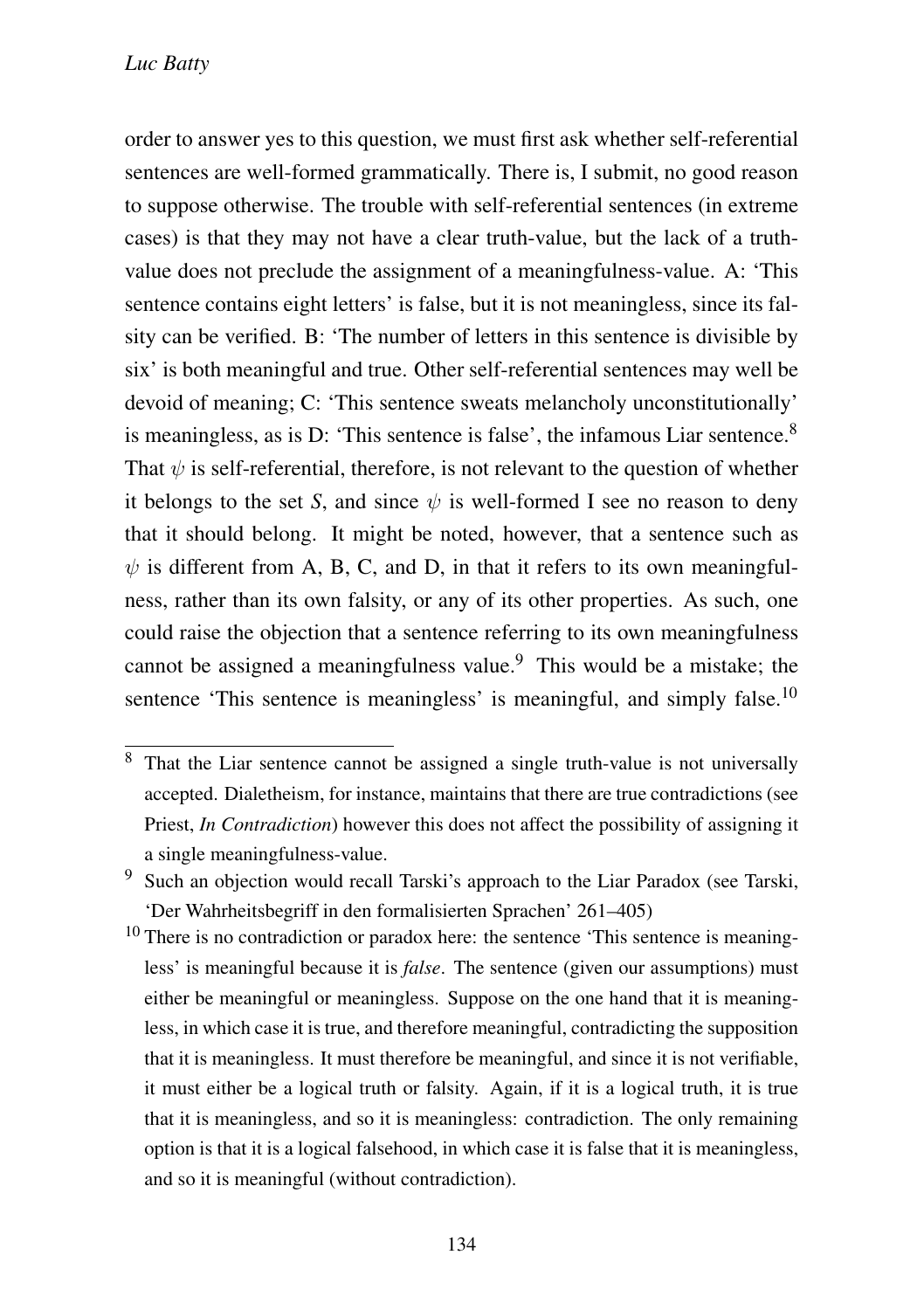The fact that  $\psi$  refers to its own meaningfulness should therefore not be taken as a presupposition of its lack of a meaningfulness value by virtue of it being structured similarly to the Liar sentence.

With all the pieces in place, I assume the following premises:<sup>11</sup>

- 1. There exists a countably infinite set of well-formed sentences *S*.
- 2. The property of meaningfulness is bivalent and has an excluded middle.
- 3. For any well-formed sentence  $\chi$  in *S*,  $\chi$  is meaningful if and only if it is empirically verifiable, or is a logical truth or falsehood (i.e., the VCM).
- 4.  $\psi$ : 'This sentence is meaningless if and only if it is self-referential', is a member of *S*.

From the two starting assumptions (1), (2), it follows that, given two sentences in *S*,  $\alpha$  and  $\beta$ , there exists a relation *R* over *S* such that  $\alpha R\beta$  if and only if  $\alpha$  has the same meaningfulness-value as  $\beta$  (i.e., if  $\alpha$  and  $\beta$  are both meaningful or are both meaningless). Furthermore, it follows from the assumptions that  $R$  is an equivalence relation, and by the Equivalence-Partition Correspondence Theorem,<sup>12</sup> that the set  $S$  is thus partitioned into two disjoint, non-empty, and exhaustive subsets of *S*; *M* and *N*, as it were. Given 1, 2, and 3; we may now add:

 $\frac{11}{11}$  Strictly speaking I am assuming the axioms of Zermelo-Fraenkel set theory, which have been omitted from this exposition for the sake of brevity.

<sup>12</sup> A relation *R* is an equivalence relation over a set *S* if and only if it is reflexive (for any member  $x$  of  $S$ ,  $x$  is  $R$ -related to itself), symmetric (for any two members  $x$ and *y* of *S*, if *x* is *R*-related to *y*, then *y* is *R*-related to *x*), and transitive (for any three members *x*, *y*, and *z* of *S*, if *x* is *R*-related to *y*, and *y* is *R*-related to *z*, then *x* is *R*-related to *z*). The Equivalence-Partition Correspondence Theorem states that any equivalence relation over a set partitions that set into equivalence classes. For example, the relation 'has the same eye-colour as' is an equivalence relation over a set *P* of people, and partitions *P* into equivalence classes, such as the set of people with green eyes, the set of people with brown eyes, and so on.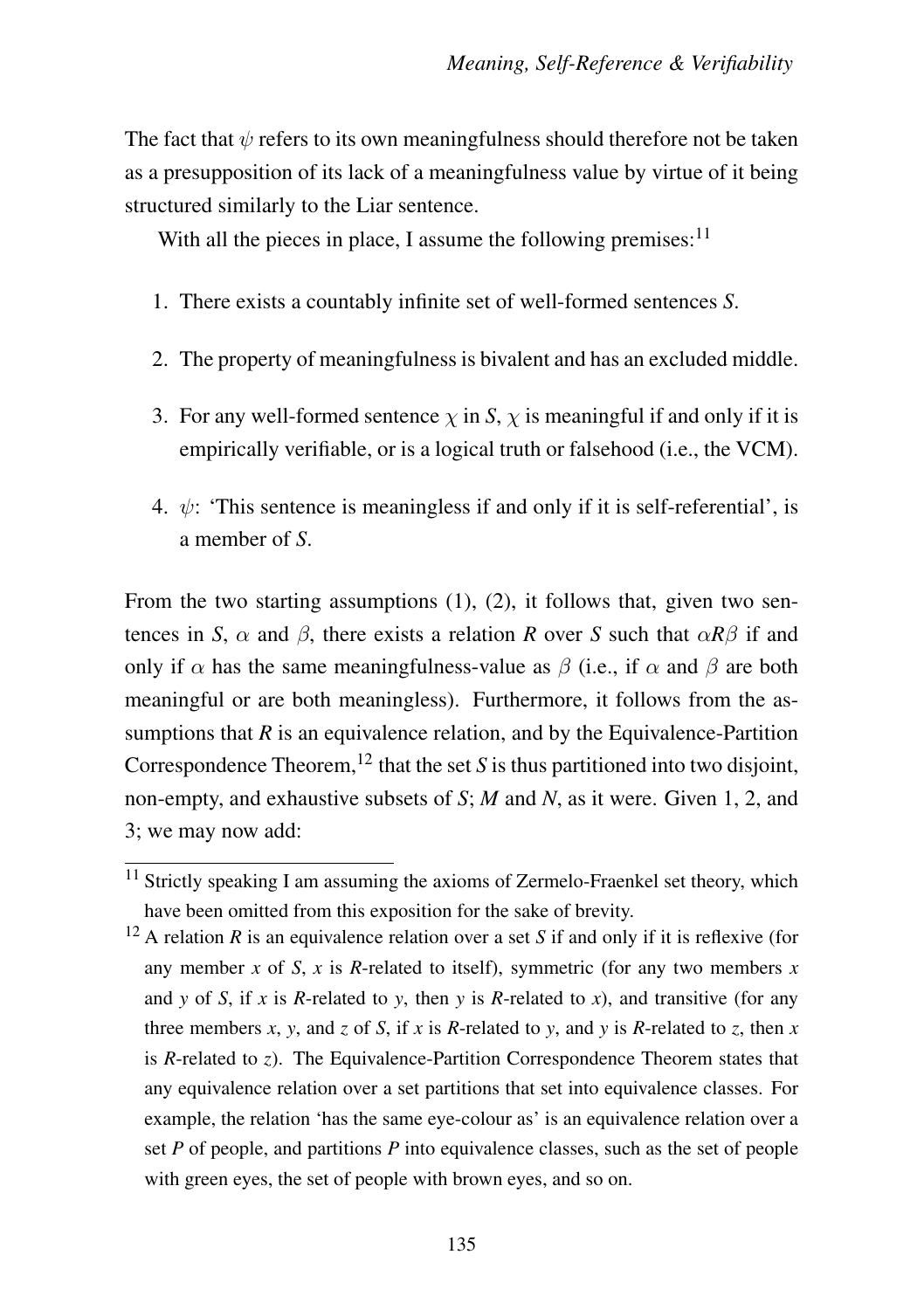5. For any well-formed sentence  $\chi$  in *S*,  $\chi$  is a member of exactly one of either *M* or *N*.

Where *M* is the set of meaningful sentences, and *N* is the set of meaningless sentences. From 4 and 5 follows 6:

6.  $\psi$  is a member of exactly one of either *M* or *N*.

Is  $\psi$  a member of *M* or is it a member of *N*? It cannot be a member of both, it must be a member of one, and since S is partitioned into M and N,  $\psi$  is a member of one if and only if it is not a member of the other. We consider two cases:

In the first case,  $\psi$  is in *M*. From 5, it follows that  $\psi$  is a meaningful sentence, and from 3, that it is either verifiable empirically or a logical truth or falsehood. Now,  $\psi$  cannot be verified empirically, so it is either a logical truth or a logical falsehood. Is the sentence a logical falsehood? No, since it does not contradict itself: meaninglessness does not necessitate self-reference, or vice-versa; as we have seen, the two are independent of one another. The only remaining possibility is that it is a logical truth, or, equivalently, that its negation,  $\sim \psi$ : 'Either, this sentence is meaningless and not self-referential, or, this sentence is meaningful and self-referential,' contradicts itself. Again we consider two cases and find that the two disjuncts are contradictory: the first since it denies its own self-reference, and the second because it denies its own meaninglessness.<sup>13</sup> The sentence  $\psi$ , then, is *true*. As such, since it is undeniably self-referential and asserts its own meaninglessness, it must be meaningless, and thus belongs to the set *N*.

In the second case, let us suppose  $\psi$  is a member of *N*, and so is a meaningless sentence. However, since the sentence is self-referential, and correctly refers to itself as meaningless, it is *true* that it is meaningless if and only if it is self-referential, and so the sentence is in fact meaningful, and is therefore a

<sup>&</sup>lt;sup>13</sup> 'This sentence is meaningful and self-referential' is meaningless (according to the VCM), since it is not verifiable empirically, nor is it a logical truth or falsehood, contradicting the reference it makes to its own meaningfulness.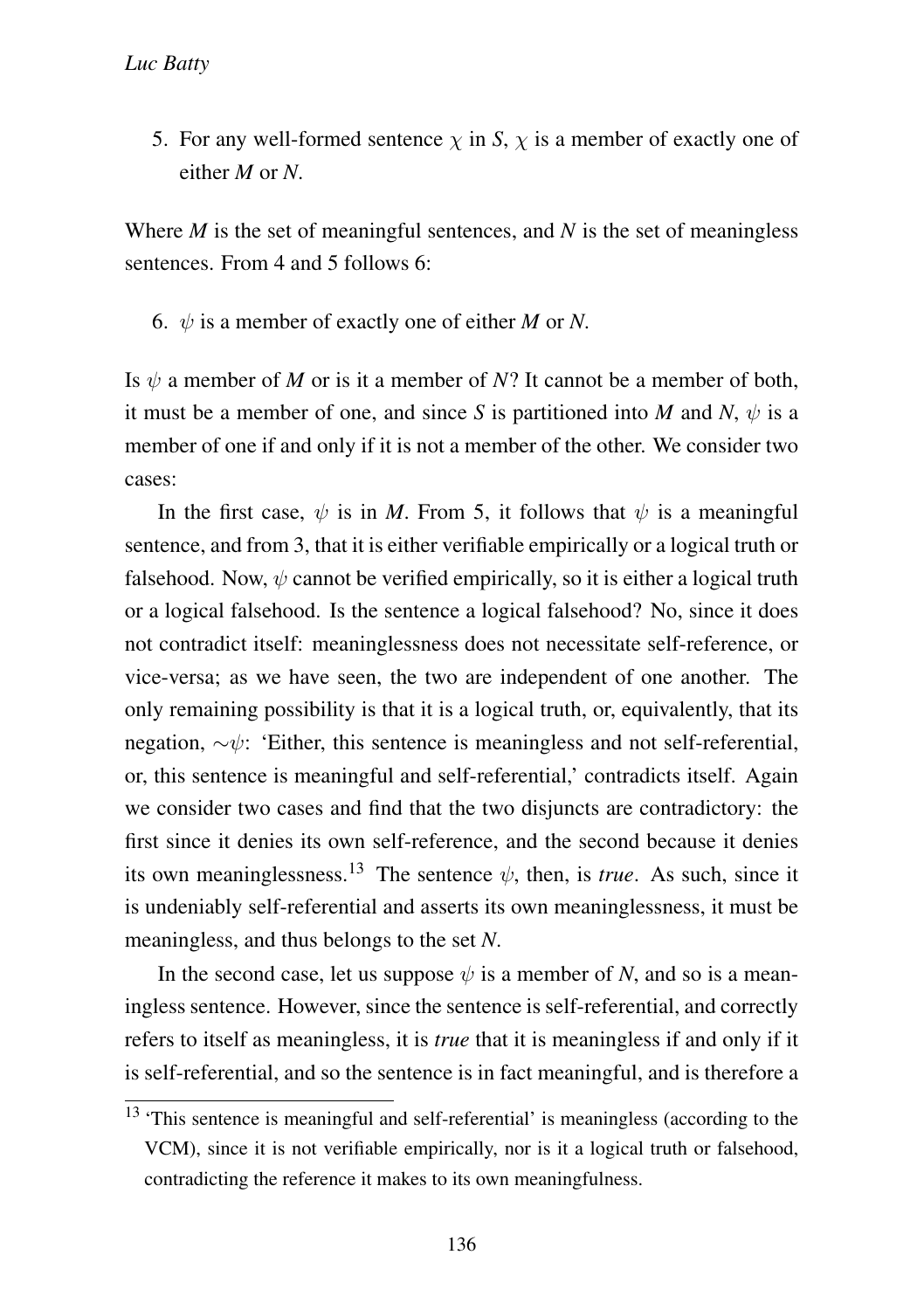member of the set *M* of meaningful sentences. We then derive the following contradiction:

7.  $\psi$  is a member of *M* if and only if it is not a member of *M*.

### III. Contradiction

What are we to make of this? Let us follow standard protocol and consider the premises one by one in order to identify the source of the contradiction. While I have already argued for premises 1, 2, and 4, there are a few further points pertaining to them that are worth mentioning.

Premise 2, I propose, is indisputable. In addition to the arguments for the bivalence and excluded middle of meaningfulness put forward in the preceding section, it seems clear that the project of distinguishing the meaningful from the meaningless is not of any use if it is possible for a sentence be both. What is more, the very notion of meaningfulness ought to be (arguably, at least as it used in a general sense for the purposes of this type of distinction) more clearly demarcated than even that of truth. In other words, if it is at all possible for sentences to be neither true nor false (or both at once), then at the very least we should hope that such sentences are classifiable as meaningless.14 Furthermore, permitting a 'gap' in between the possible two meaningfulness values is counterproductive to the project of separation of meaningful propositions from nonsensical ones: what status would we to grant to those sentences that are neither meaningless nor meaningful? What would it mean for a sentence to be meaningful? Giving up this principle would mean giving up any hope of coherently separating fact from nonsense, subsequently banishing these questions to the realm of the unanswerable.

Fortunately, we need not worry at present about giving a precise definition for meaningfulness. The concern of this paper is only the inadequacy of the VCM of providing such a definition. With this in mind, let us return to our sentence  $\psi$ . As we have seen, 'This sentence is meaningless if and only if it is

 $14$  Of course, much more can be said about this. The interested reader should consult Beall and Glanzberg, 'Liar Paradox'.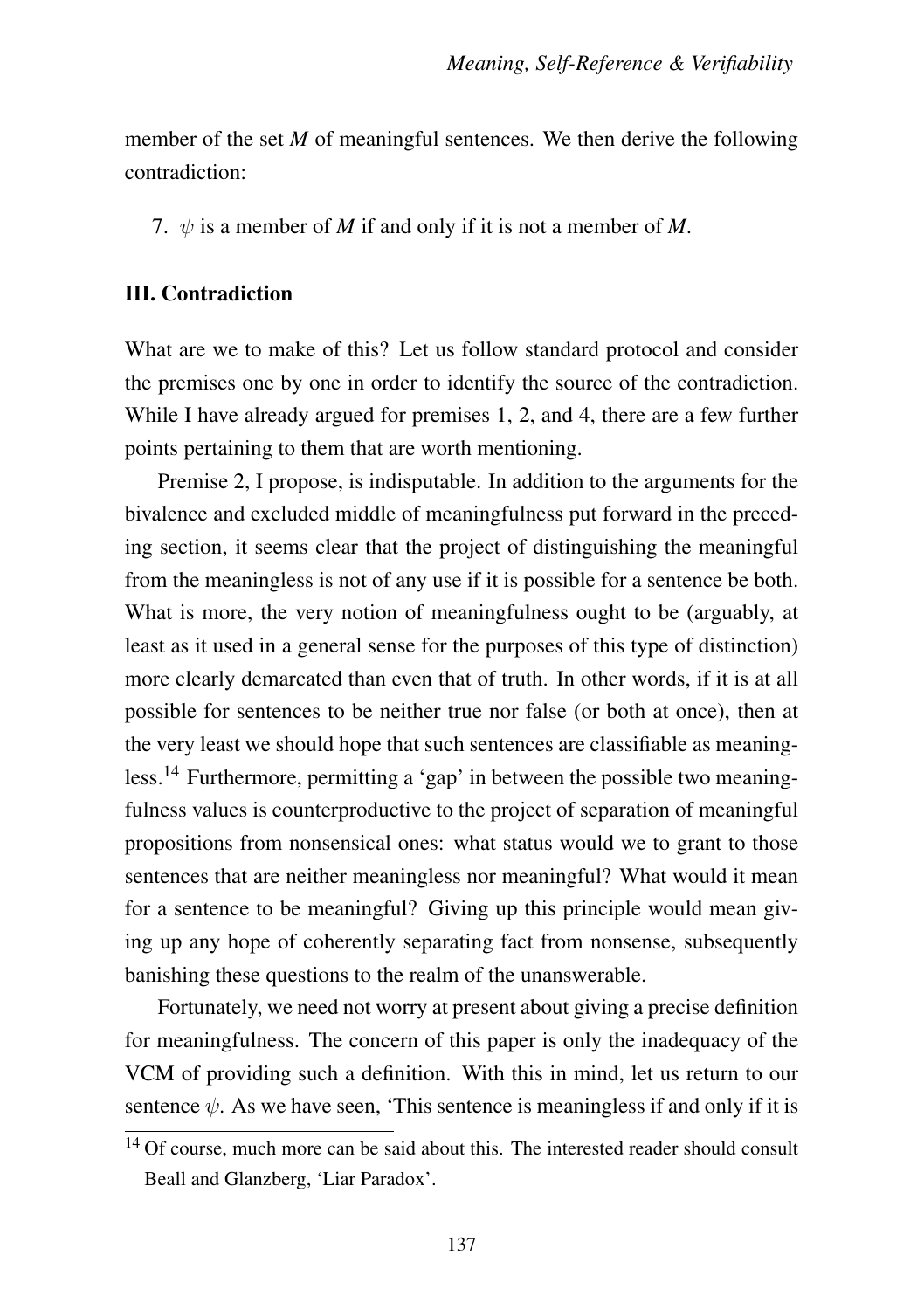self-referential' is, according to the VCM, both meaningful and meaningless, a blatant contradiction in the face of the principle assumptions. Since premise 2 will not be abandoned, we turn to premise 1, that there exists a set of all well-formed sentences.

Unlike in the case of Russell's Paradox, this contradiction is not due to the positing of a set that is 'too large' to exist consistently. The set *S* of wellformed sentences, I maintain, exists as the closure of the set of words (in this case, English words) under the generator of well-formed sentences.<sup>15</sup> As such, its existence should not pose a problem even for constructivist philosophers of mathematics who might object on the grounds that a mathematical object can only be proven to exist if it can be constructed. Moreover, the existence of *S* is difficult to deny given that its elements can be enumerated: begin with the complete list of words, add the first well-formed sentence after one minute, the second after half a minute, the third after a quarter of a minute... and so on. Neither the question of the existence of *S* nor of what its constituent members are is in any way problematic. A refusal to accept this is a refusal to accept the principles of set theory.

With this said, I anticipate a response that questions our fourth premise. Perhaps the fact that  $\psi$  is a member of *S* is the problem. But if we are to deny  $\psi$ 's membership, we must do so without appealing to the fact that it references its own meaninglessness as a justification, since, as we have seen, 'This sentence is meaningless' (hereafter:  $\varphi$ ) is not problematic in this respect. *S*, we recall, is the set of all well-formed sentences. If  $\psi$  is not a member of *S*, then the grammatical conditions that must be satisfied in order for a sentence to be well-formed include some condition that  $\psi$  does not satisfy, but  $\varphi$  does. While it is the burden of the verificationist to specify what this condition is, I will consider what I see as the most plausible candi-

<sup>&</sup>lt;sup>15</sup> Under this definition, single-word strings such as 'The' count as well-formed sentences. Perhaps some readers may find it more palatable to begin with the set  $V \subset$ *W* of verbs, and follow the same procedure. In any case, single-word strings such as 'The' are clearly meaningless, so whether we begin with *W* or *V* will not make much difference to our results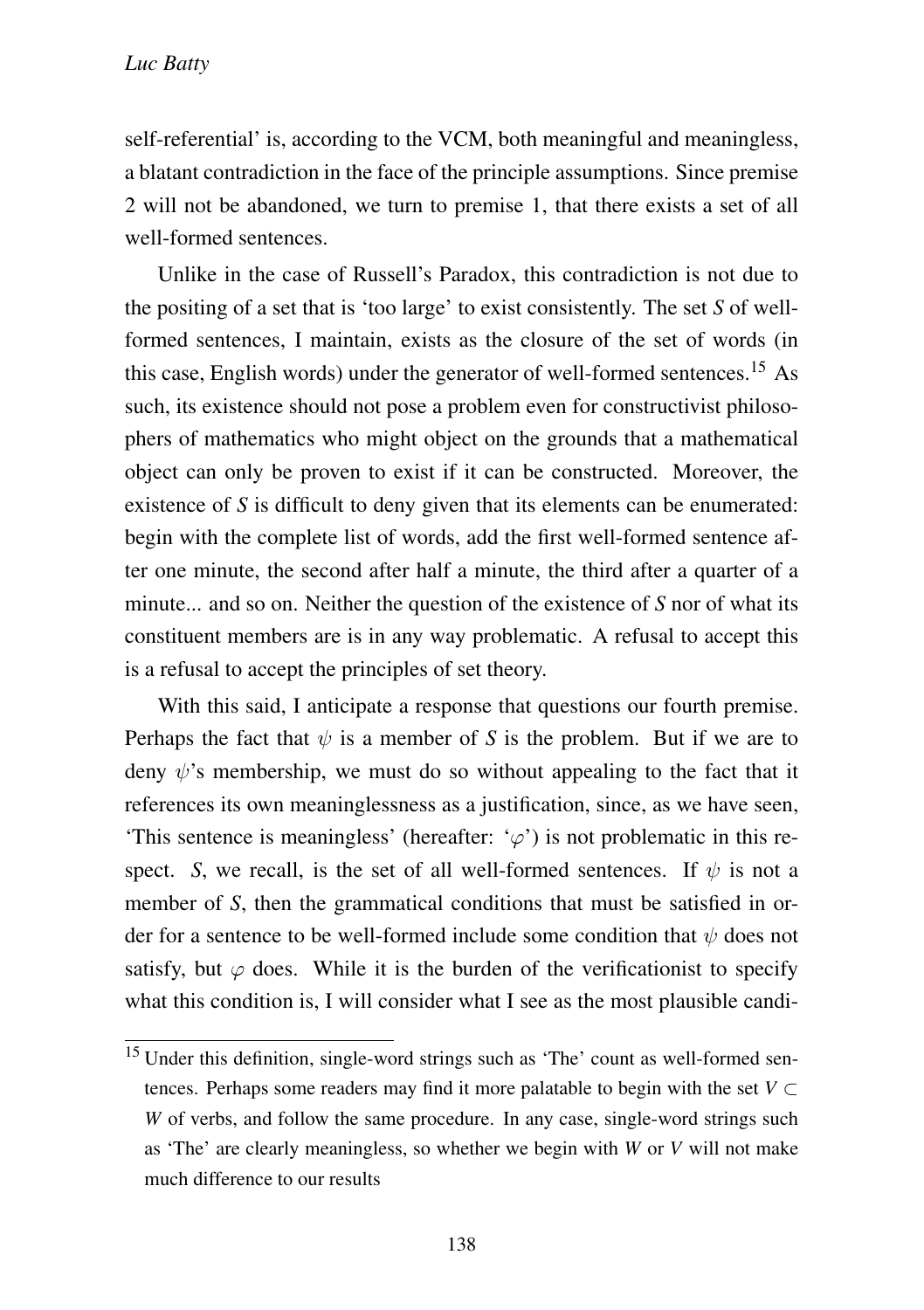date. It could be argued that  $\psi$  and  $\varphi$  are different because of the presence and content of the biconditional that occurs in the former and does not in the latter. Of course, the biconditional cannot, in itself, be the problem, unless we are to relegate any sentence involving a biconditional to the same class as 'apple apple apple jazz', so the trouble must be with its content, and in particular the fact that it ascribes the property of being meaningless-if-andonly-if-self-referential. Can we then suppose that, among the other necessary conditions for well-forming, a sentence cannot contain a biconditional of this type? No: consider the sentence,  $\omega$ : ' $\varphi$  is meaningless if and only if it is selfreferential'. The sentences  $\omega$  and  $\psi$  are structurally alike in the relevant way, even though the referent of 'this sentence' is different in each of them, since they both ascribe the same property to some self-referential sentence (that it is meaningless if and only if it is self-referential). The sentence  $\omega$ , however, is false, and therefore meaningful, since  $\varphi$ , as we have seen, is meaningful despite its self-reference. If we propose that a sentence must also satisfy the above condition in order to qualify as well-formed, then we must admit that there are sentences such as  $\omega$  that are meaningful, even though they are not well-formed. Now, those who wish to hold on to the VCM can argue that if  $\omega$  is not well-formed under this definition, and the VCM is not meant to apply only to well-formed sentences, then  $\psi$  is no longer a problem, since it can be denied to be a member of *S*, and therefore a member of neither *M* nor *N*. However, in order to pursue this argument further, one must accept that there are meaningful, non well-formed sentences, sentences of the very type that the VCM was created to banish as nonsense. This is both implausible and counterproductive. Moreover, this ad hoc manoeuvre is not enough to rule out the possibility that there are other members of *S* that, unlike  $\psi$ , do not contain such a biconditional, but are equally impossible to place in the partition.

What we have learned, then, is that the verificationist conception of meaningfulness cannot cope with certain cases of self-reference, without discarding too many sentences as nonsense. For those of us who are not committed to the VCM and therefore have no need to add a dubious condition that must be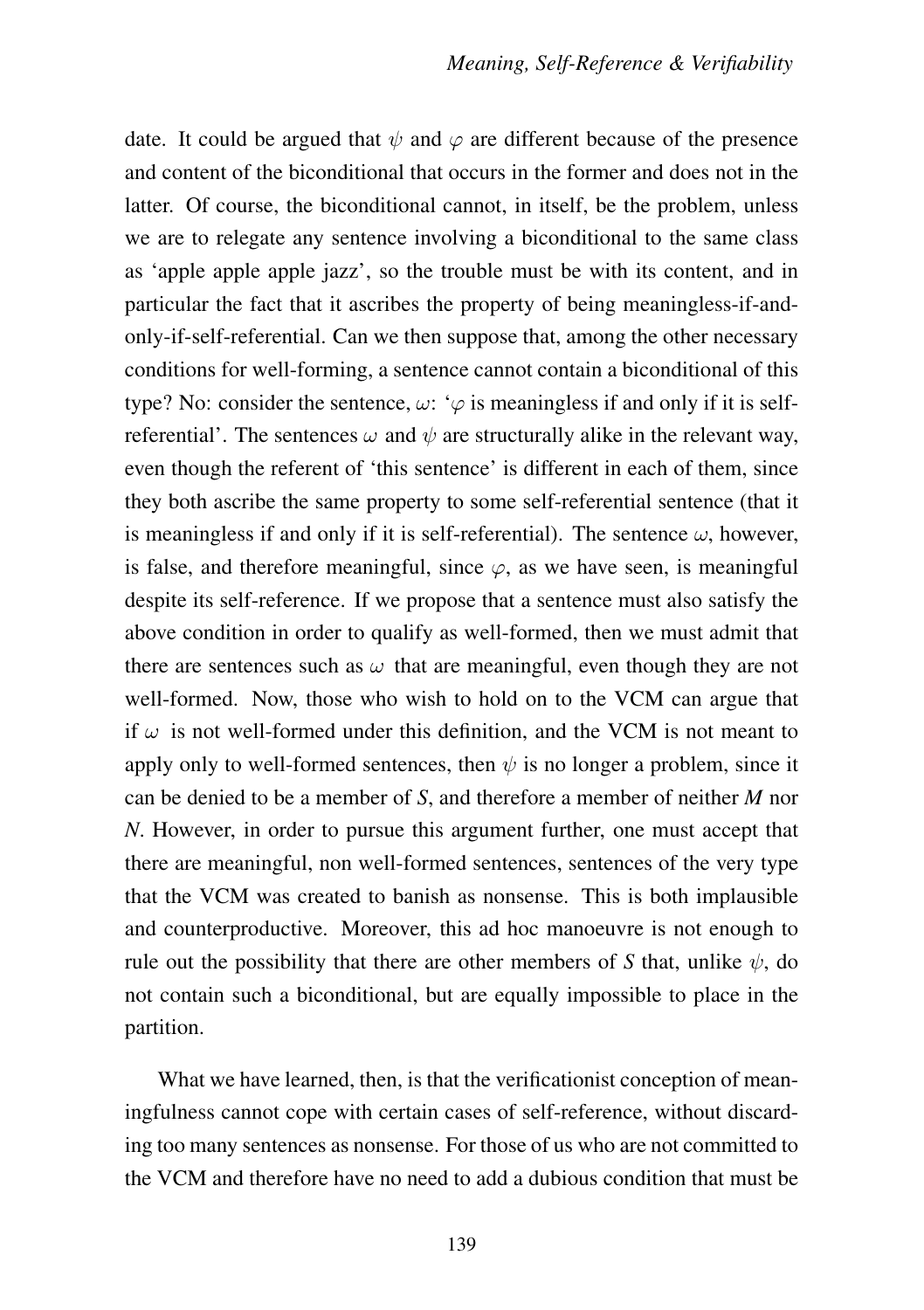satisfied by well-formed sentences, these considerations are enough to close the questions of premises 1, 2, and 4. We conclude that the VCM must be abandoned.

# **Conclusion**

Whether or not this all means that the project of demarcating fact from nonsense is futile in a more general sense remains an open question. The aim of this paper was to show that given the verifiability criterion of meaning, the set of all well-formed sentences cannot be partitioned into the cell containing all and only the meaningful sentences, and the cell containing all and only the meaningless ones, because there exists at least one sentence of the type, 'This sentence is meaningless if and only if it is self-referential', that cannot be included in one cell without being included in the other, or cannot be included in either. Since the contradiction follows from the four principle assumptions, and only the VCM is expendable, I submit the above argument in support of the claim that the verifiability criterion of meaning is inadequate as an arbiter of meaningfulness.